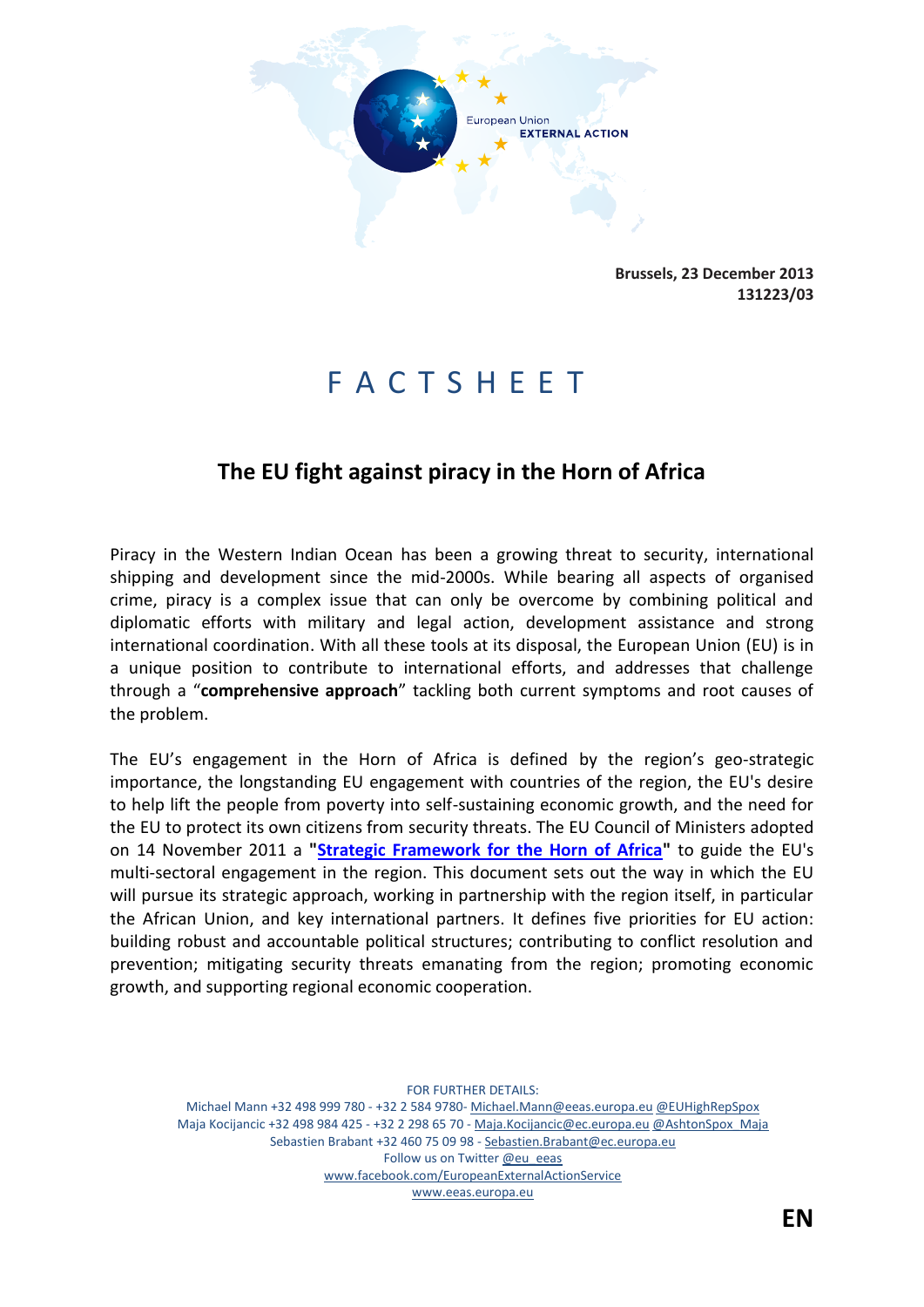To coordinate these efforts, since 1 January 2012, the EU has a **Special Representative to the Horn of Africa,** Alexander Rondos. He was tasked to initially focus on Somalia and the regional dimensions of the conflict there, as well as on piracy, which has its root causes in the instability of Somalia. More recently, the EU co-organised with the Somali Federal Government the [Conference on a "New Deal for Somalia"](http://www.somalia-newdeal-conference.eu/) in Brussels on 16 September 2013, where a strategic framework and broader objectives were set out for the country.

The EU is also active in international initiatives within **the United Nations** (UN) framework as set out by its Security Council Resolutions on piracy off Somalia. **The Contact Group on Piracy off the Coast of Somalia (CGPCS)** is an international cooperation mechanism created in 2009, which serves as a point of contact among affected and contributing states, international organisations, and industries concerned, on all relevant aspects of combating piracy. The EU and its Member States participate actively in the plenary sessions and all working groups: military coordination and regional capability development; legal aspects; self protection measures; public outreach policy; and investigations/financial flows. The **Djibouti Code of Conduct**, signed in 2009 under the auspices of the International Maritime Organization (IMO), and the **Regional Strategy and Action Plan** of the Eastern and Southern Africa – Indian Ocean Region endorsed in October 2010 in Mauritius, ensure regional ownership of the EU's actions.

Below is an overview of the current main areas of action under the EU umbrella. These do not include the substantial contribution to counter-piracy which is also provided directly by EU Member States.

### **1. Containing piracy: EU NAVFOR – Operation Atalanta**

The EU launched [European Naval Force Somalia -](http://www.eunavfor.eu/) Operation Atalanta (EU NAVFOR - ATALANTA) in December 2008 under the European Common Security and Defence Policy (CSDP) and in accordance with relevant UN Security Council Resolutions, in response to the rising levels of piracy in the Western Indian Ocean. Its main objectives are:

- the protection of vessels of the [World Food Programme](http://www.wfp.org/) (WFP) delivering food aid to displaced persons in Somalia and the protection of [African Union Mission in](http://www.africa-union.org/root/au/auc/departments/psc/amisom/amisom.htm) [Somalia](http://www.africa-union.org/root/au/auc/departments/psc/amisom/amisom.htm) (AMISOM) shipping;
- the deterrence, prevention and repression of acts of piracy and armed robbery off the Somali coast;
- the protection of vulnerable shipping off the Somali coast on a case by case basis;
- the monitoring of fishing activities off the coast of Somalia.

Political guidance, staff and assets are provided by the EU Member States, with a common budget of €8 million per year. Typically, EU NAVFOR – Atalanta consists of 4 to 7 surface combat vessels, 1 to 2 auxiliary ships and 3 to 4 Military Patrol and Reconnaissance Aircraft deployed in the area of operation that covers about the size of the European Union: it comprises the South of the Red Sea, the Gulf of Aden and the Western Indian Ocean, including the Seychelles. The current mandate extends until December 2014 and is under discussion for renewal. The Operation Headquarters are in Northwood (United Kingdom)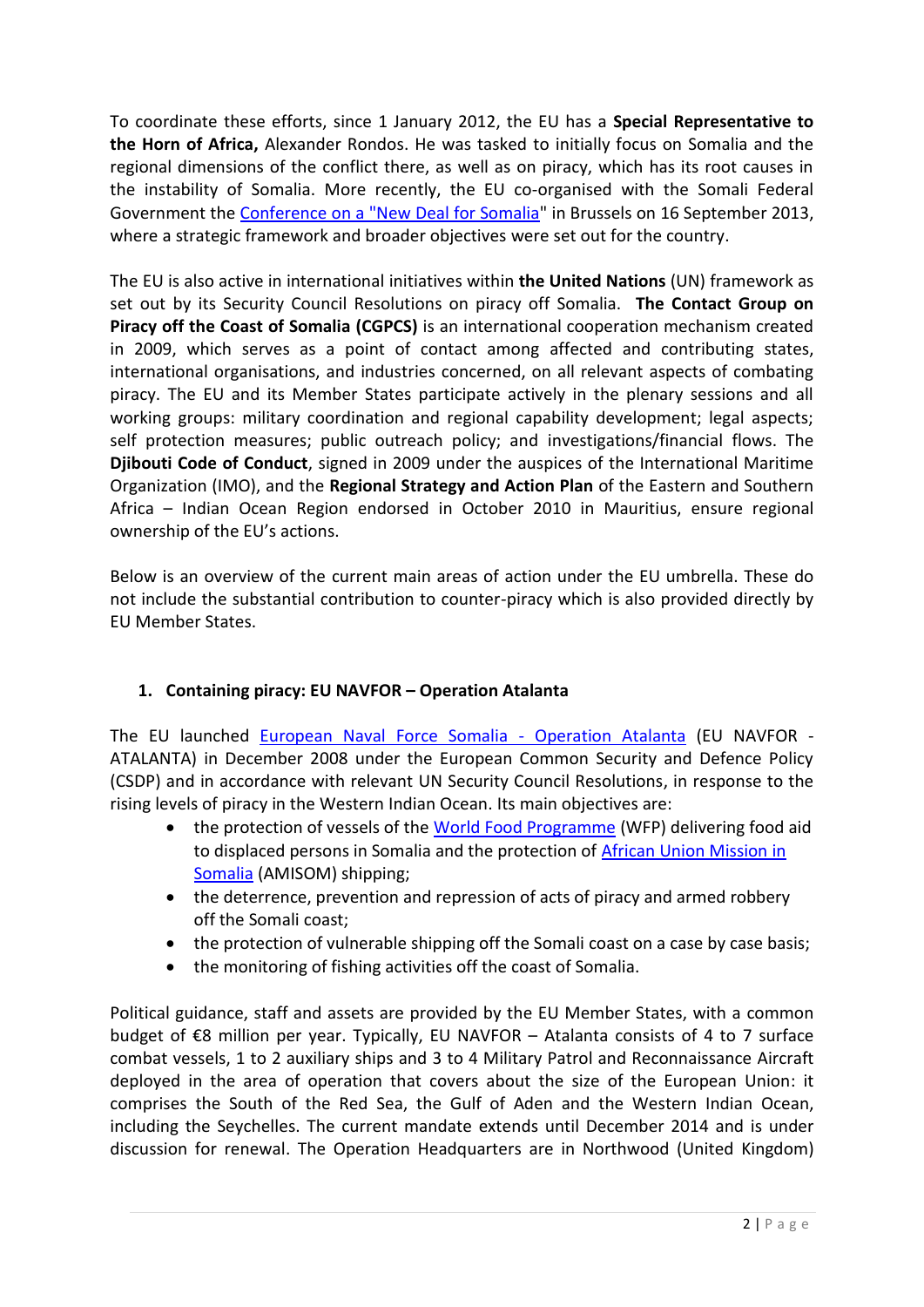and since January 2013 the Operation Commander is Rear Admiral Bob Tarrent, UK Royal Navy.

Since its launch, EU NAVFOR has had a 100% success rate in protection of WFP Vessels. It has provided protection to other shipping, in particular of AMISOM. To date, 149 suspected pirates have been arrested and transferred for prosecution and, in 2013 4 pirate action groups were disrupted, thus preventing potential pirate action on merchant shipping and vulnerable vessels in the area.

#### **2. Judicial international cooperation to end impunity**

#### **a) Prosecution, trial and detention of piracy suspects**

Prosecution and detention of piracy suspects is a key component of the overall fight against piracy. Over 1,200 suspects are currently being prosecuted in 21 countries, including EU Member States.

The EU is assisting the United Nations Development Programme (UNDP) and the United Nations Office for Drugs and Crime (UNODC) in their work to establish sufficient conditions to allow fair and efficient piracy trials in Somalia. However, this is only a medium and long term solution. In the short term, transfers for trial from EU NAVFOR ships to countries suffering from piracy - and ready to prosecute suspects - remain necessary to put an end to impunity in the Indian Ocean.

The EU has therefore signed transfer agreements with countries in the region  $-$  the Seychelles (2009), Mauritius (2011) – and is negotiating another one with Tanzania. At the moment, transfers to Kenya are possible on a case by case basis. The judicial systems of these countries were not fully prepared to cope with the additional complexities and workload of transferred piracy suspects. A joint EU/UNODC programme of support for the justice system in Kenya was launched in May 2009 to provide Kenya with practical assistance to cope with the extra demands associated with the prosecution and detention of piracy suspects (€1.75 million) – programme lasted for its maximum time -24 months. Similar support programmes were designed for the Seychelles (€0.78 million, ended after 24 month period) and Mauritius (€1.08 million). The EU and its Member States are the largest contributor to the [UNODC counter-piracy programme.](http://www.unodc.org/easternafrica/en/piracy/index.html)

#### **b) Coordinated criminal investigation against instigators**

Piracy has to be understood as organised crime that is happening on land and at sea, with kidnapping crews and ships for ransom as the business model. The piracy network leaders, financiers and instigators go largely unpunished even if some of their "foot soldiers" are less lucky and end up in prison or do not come back from sea.

It is therefore vital to increase the "risk/reward" ratio for those who benefit most from piracy and to damage the underlying business model - including by tracking and disrupting the financial flows. Investigations on piracy suspects are on-going in a number of EU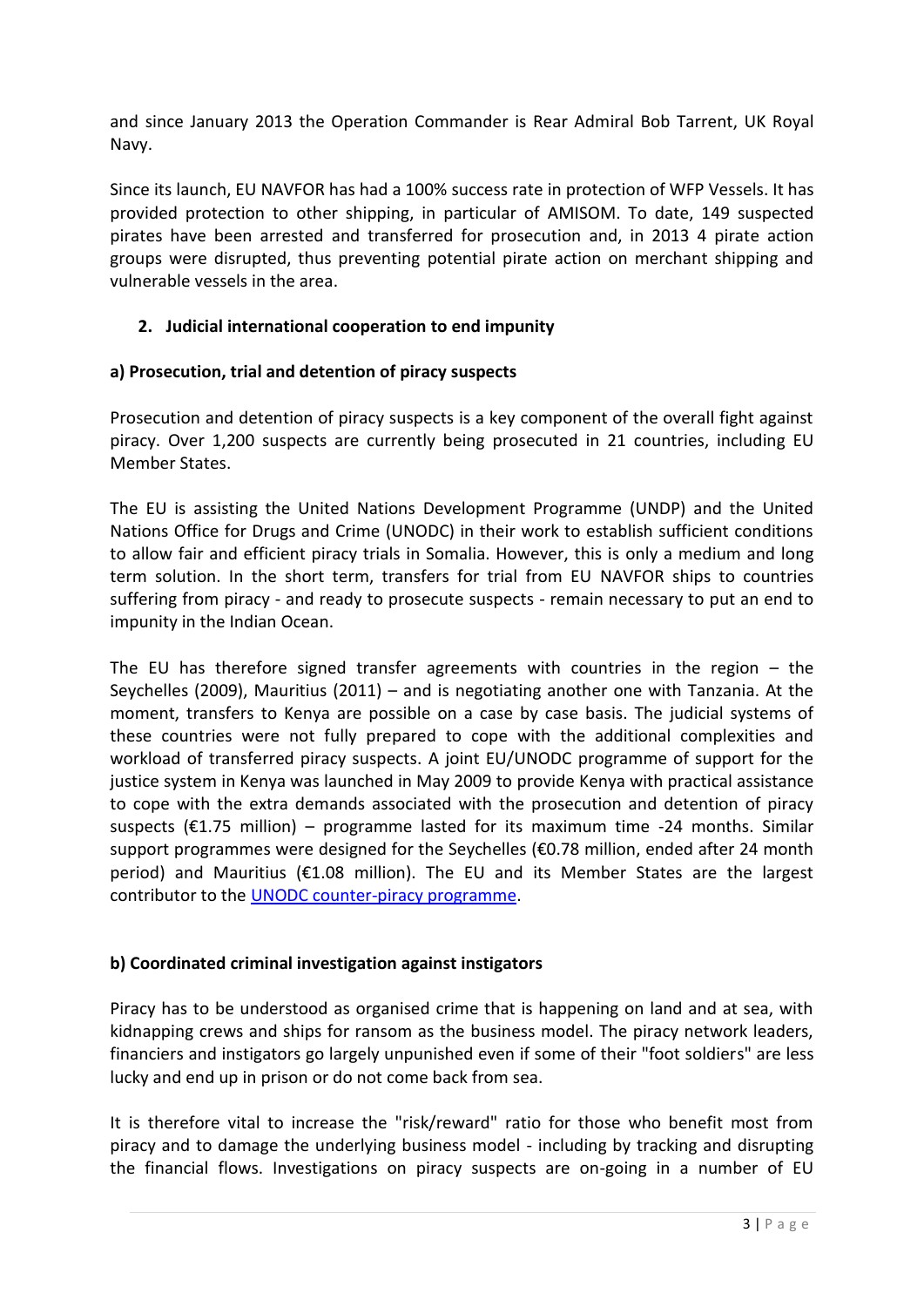Member States. So far the biggest success in the work of prosecutors and law enforcement has been the arrest of the top piracy leader "Afweyne" on arrival in Brussels on 12 October 2013

The EU is actively supporting the establishment of a cooperation mechanism among the prosecutors of the countries concerned in order to bring together admissible evidence for legal action against major piracy financiers, negotiators and organisers. Hosted by [Europol,](https://www.europol.europa.eu/content/press/joint-efforts-against-maritime-piracy-643) in The Hague, a Dutch-German "Joint Investigation Team" started its work in January 2012 under the legal framework of Eurojust and provides a unique model for transnational police cooperation. Europol and **Interpol** are closely cooperating in collecting and analysing data on piracy cases and modalities are in place to allow them to receive relevant information from EU NAVFOR – Operation Atalanta.

#### **3. Building regional maritime capacities**

Coastal countries in the region suffer immensely from the economic impact of piracy: ports like Mombasa and Dar el Salaam are threatened and import costs go up due to increased transport costs, higher insurance premiums, etc. It is therefore in their strategic interest to engage in the fight against piracy, in addition to receiving suspects transferred for prosecution. In the long run, the waters of the Indian Ocean should be secured by the region itself, not international forces. The EU is therefore keen to assist in developing local capacities to ensure maritime security.

#### **a) EUCAP Nestor CSDP mission**

A new mission in support of Regional Maritime Capacity Building under the Common Security and Defence Policy (CSDP) was launched in July 2012. It aims at enhancing the maritime capacities of initially five countries in the Horn of Africa and the Western Indian Ocean. [EUCAP Nestor](http://consilium.europa.eu/media/1617222/factsheet__eucap_nestor_en_.pdf) be a civilian mission augmented with military expertise. Its objective is to strengthen the capacity of states in the region to effectively govern their territorial waters and to reinforce their ability to fight piracy. Its two main tasks are:

- Strengthening the sea-going maritime capacities of Djibouti, Kenya, Tanzania, and the Seychelles;

- Strengthening the rule of law sector, initially in the Somali regions of Puntland and Somaliland, notably by supporting the development of a Coastal Police Force. Activities include expert advice on legal, policy and operational matters concerning maritime security; coast guard training to develop the ability to enforce law on the sea; and procurement of the necessary equipment. The mission will have no executive functions.

Its Headquarters is in Djibouti and the current mission mandate ends in July 2014. The Mission currently comprises about 100 staff and the Head of Mission is Ambassador Etienne de Poncins.

#### **b) Critical Maritime Routes Programme**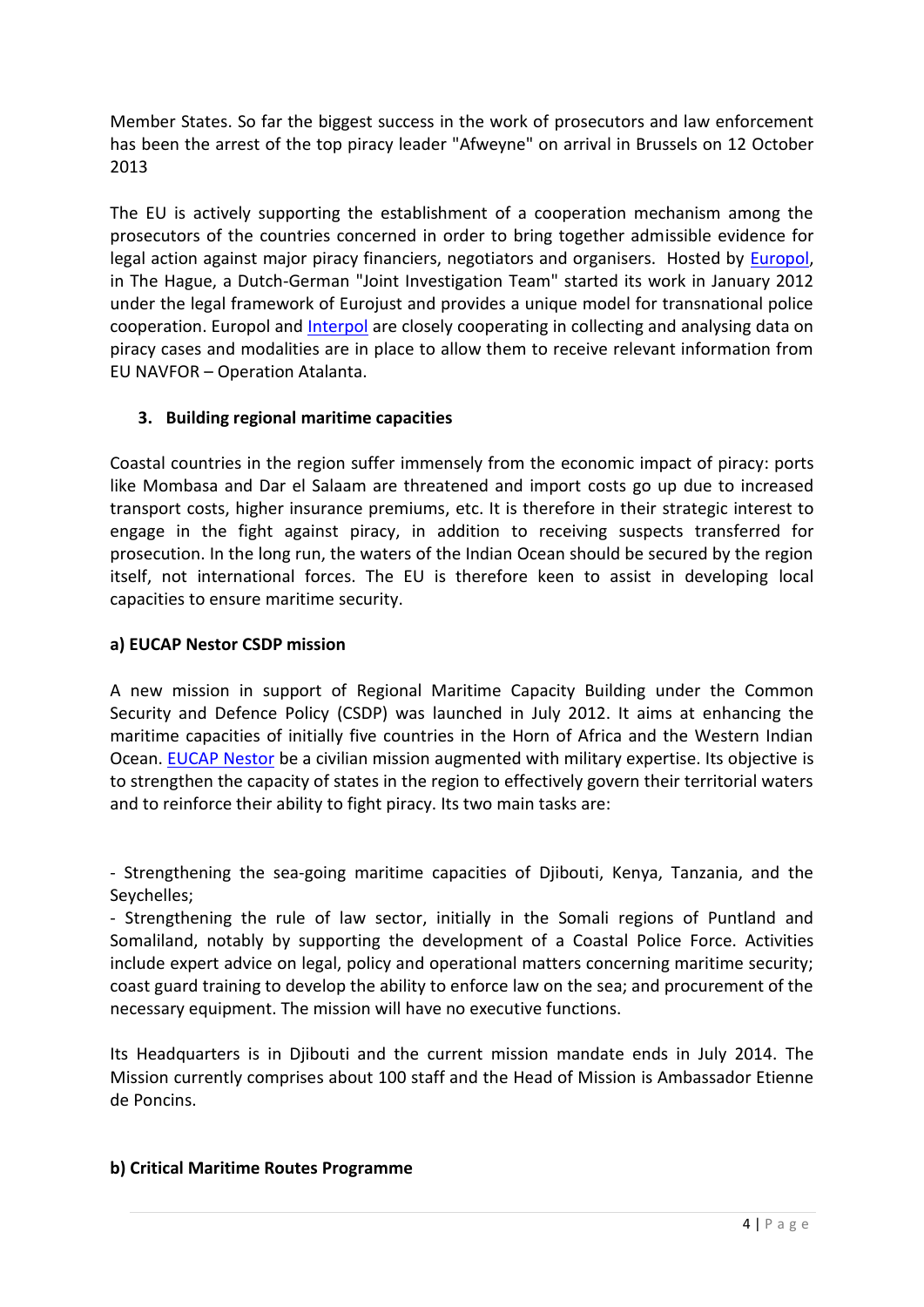Funded under the EU's Instrument for Stability, the [Critical Maritime Routes Programme](http://ec.europa.eu/europeaid/infopoint/publications/europeaid/documents/207a_en.pdf) has focused since 2009 on the security and safety of essential maritime routes in areas affected by piracy to help to secure shipping and trading lines of communication. Its long term goal is to improve maritime governance.

An ongoing €6 million project, **MARSIC** supports maritime security and safety in the Western Indian Ocean region by enhancing information sharing and training capacities. It contributes to the implementation of the regional Djibouti Code of Conduct targeted at fighting piracy and armed robbery against ships. The project focuses on capacity building and training of maritime administration staff, officials and coast guards from the region, i.a. Somalia, including Puntland and Somaliland. This includes assistance to setting up the [Djibouti](http://www.edumar.org/)  [Regional Training Centre](http://www.edumar.org/) for maritime affairs. It also reinforces the capacity of states' coast guards and administrations, starting with Yemen and Djibouti, to ensure the surveillance and security of territorial waters by supporting the operations of the Regional Maritime Information Sharing Centre (ReMISC) in Sana'a (Yemen).

Another project is implemented by INTERPOL and supports **national law enforcement capacities** (€1.6 million) to combat maritime piracy by providing necessary training and equipment to perform effective and pro-active investigations including on piracy financiers and organisers.

#### **c) Regional Maritime Security Programme**

Under the 10<sup>th</sup> European Development Fund, the regional Maritime Security Programme (MASE) will support the implementation of Eastern and Southern Africa – Indian Ocean Regional Strategy and Action Plan, which was adopted in October 2010 in Mauritius to fight piracy and promote maritime security by strengthening the capacity of the region. The EU is supporting the implementation of the regional strategy with approximately  $\epsilon$ 37 million, mainly to develop a strategy to tackle piracy on land in Somalia; enhance judicial capabilities to arrest, transfer, detain and prosecute piracy suspects; address economic impact and financial flows related to piracy; and improve national and regional capacities in maritime security functions, including surveillance and coastguard functions.

#### **d) Pilot project on piracy, maritime awareness and risks**

Another key issue identified in the region is lack of maritime situational awareness. In response, the EU is conducting a **Pilot Project on Piracy, Maritime Awareness and Risks** implemented by the European Commission's Joint Research Centre ( $\epsilon$ 1 million). The project stems from the 2008 resolution of the European Parliament on piracy at sea; it is scientific in nature and has been running since 2010. It explores the potential use of civilian technical and affordable tools – such as satellite technologies – to develop an approach to obtain realtime situational awareness of ship traffic and risk monitoring. This could in time help authorities in the Horn of Africa region to ensure maritime situational awareness for their counter-piracy actions.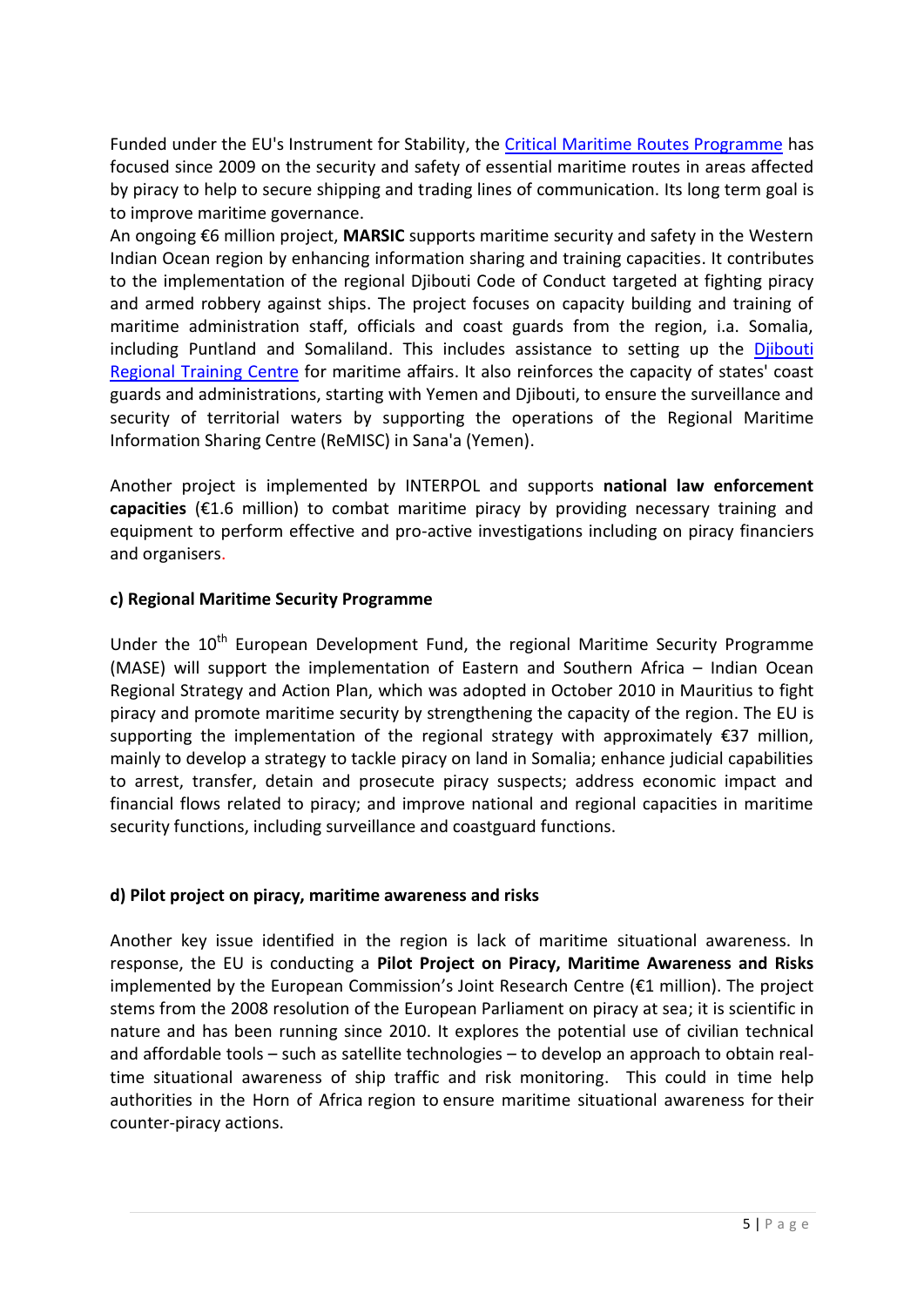#### **e) Fight against Illegal, Unreported and Unregulated (IUU) fishing in the Indian Ocean**

While not directly focused on counter-piracy, actions to suppress illegal fishing have positive effects in improving regional maritime security capacities at large. The EU is actively supporting the fisheries sector national policies, including surveillance through the [fisheries](http://ec.europa.eu/fisheries/cfp/international/agreements/index_en.htm)  [partnership agreements](http://ec.europa.eu/fisheries/cfp/international/agreements/index_en.htm) in the Indian Ocean, as well as contributing with technical assistance through [ACP FISH II](http://www.acpfish2-eu.org/) and [Environment and Sustainable Management of Natural](http://ec.europa.eu/europeaid/how/finance/dci/environment_en.htm)  [Resources including Energy](http://ec.europa.eu/europeaid/how/finance/dci/environment_en.htm) (ENRTP) programmes.

The European Commission funded with €10 million a [Regional Surveillance Plan for fisheries](http://www.coi-ioc.org/index.php?id=162) in the South West of the Indian Ocean from 2007 to 2011. The aim was to reduce the number of vessels fishing illegally in the area and to contribute to the conservation and sustainable management of tuna resources.

Currently underway, the [SmartFish Programme](http://www.smartfish-ioc.org/#!programme) aims to increase the level of social, economic and environmental development and deeper regional integration in the Indian Ocean region through improved capacities for the sustainable exploitation of fisheries resources. The programme is worth €21 million for the first of two implementation phases, and includes specific action in support of the Somali fishing industry.

#### **4. The way out: Stabilisation in Somalia through assistance and dialogue**

The EU is convinced that only the establishment of the rule of law and economic development will undermine the breeding ground for organised crime in Somalia. The EU is committed to a lasting settlement of the Somali crisis, covering its political, security, development and humanitarian aspects.

At the development level, the EU is to date the **biggest donor to Somalia**, having **committed nearly €500 million since 2008** for governance, security, and economic growth.

A part of these funds are directed to support the fishing industry and help coastal communities, thus tackling some of the root causes of piracy. It will also increase EU support to enabling the Somali rule of law and justice sector to better deal with crimes like piracy and armed robbery. Our current assistance is implemented in all parts of Somalia via the [UNDP Rule of Law and Security Programme](http://www.so.undp.org/index.php/Rule-of-Law-Security.html) (ROLS) and benefits police forces, courts and prison services.

The EU is also supporting the development of Somali security capacities with a view to allow the Federal Government to exert its responsibility to provide security to its population. This includes: training and payment of police officers; [strong financial support](http://europa.eu/rapid/pressReleasesAction.do?reference=IP/11/1503&format=HTML&aged=0&language=EN&guiLanguage=en)  $-\epsilon$ 420 million since 2007 – [to the African Union peacekeeping mission in Somalia](http://europa.eu/rapid/pressReleasesAction.do?reference=IP/11/1503&format=HTML&aged=0&language=EN&guiLanguage=en) (AMISOM); as well as training of security forces through the [EU Training Mission \(EUTM Somalia\),](http://consilium.europa.eu/uedocs/cms_data/docs/missionPress/files/Fact%20sheet%20EUTM%20-%20version%2010_ENrev201.pdf) another CSDP operation. EUTM Somalia has supported so far the training of more than 3,200 Somali soldiers, including officers, and has begun to move its headquarters into Mogadishu, also providing advice and mentoring within Somalia.